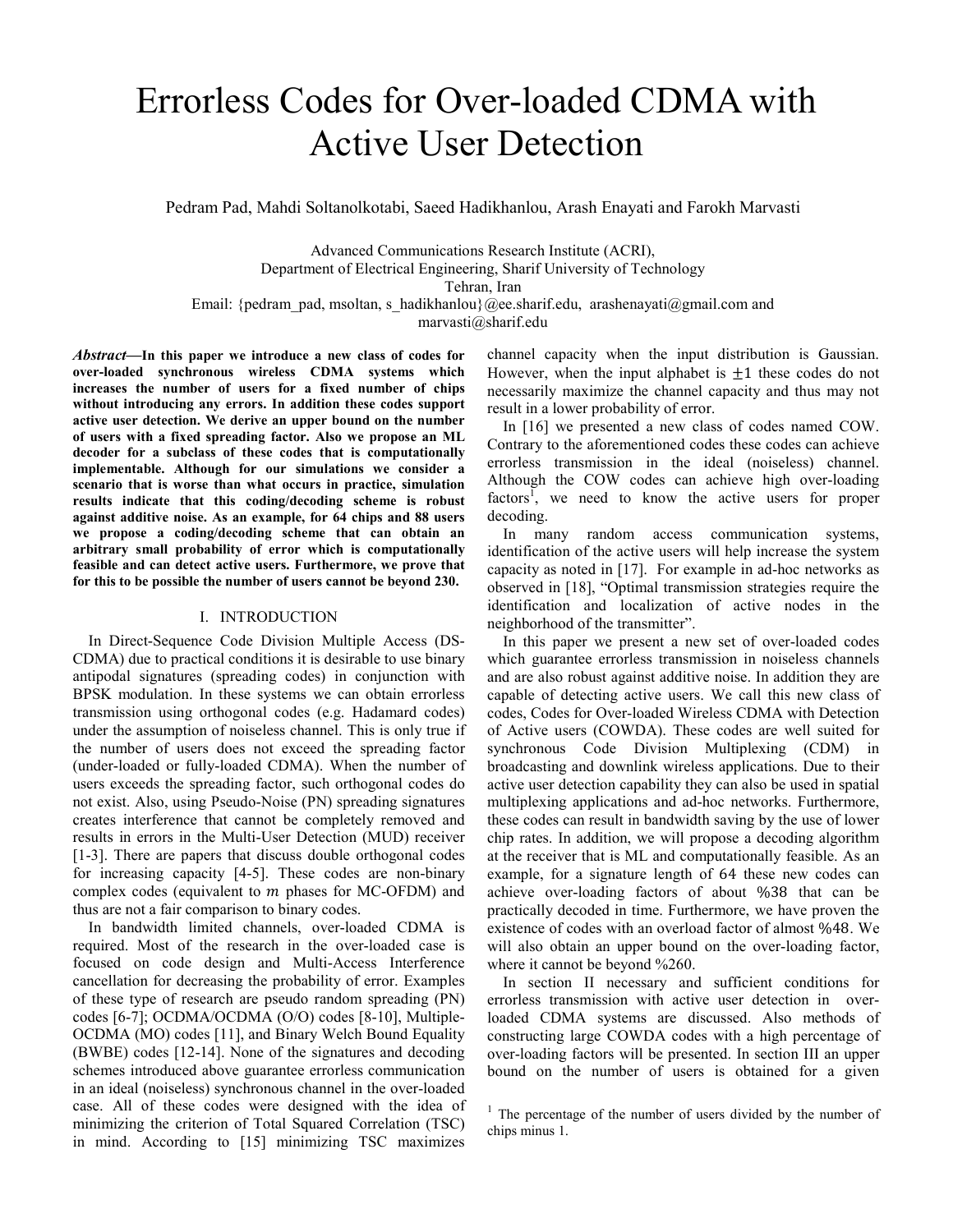spreading factor. The decoding algorithm is presented in section IV. Simulation results appear in section V.

## **II. CODES FOR OVER-LOADED WIRELESS CDMA WITH** DETECTION OF ACTIVE USERS (COWDA)

For developing COWDA codes, we will first present an intuitive geometric interpretation and then develop the codes mathematically. At a given time the multi-user binary data can be represented by an *n*-dimensional vector (with  $\pm 1$  denoting active user data and 0 denoting non-active users); these vectors can be interpreted as a set of discrete points on the inside an  $n$ -dimensional vertices and hyper-cube  $({-1,0,+1})^n$ ). The data pertaining to the active users are multiplied by their respective  $m$ -chip long binary antipodal signatures and finally their summation is transmitted. Thus, the transmitted  $m$ -tuple vector can be viewed as the result of the multiplication of an  $m \times n$  matrix (with columns being the signatures of different users) by the input  $n$ -dimensional vector. Alternatively, this can be viewed as a linear mapping of the points on the vertices and inside the hyper-cube onto points in an *m*-dimensional space  $(m < n)$ . As long as, the resulting points in the  $m$ -dimensional space are distinct, the mapping is one-to-one and therefore, we can uniquely decode each received  $m$ -tuple vector at the receiver. However, if the points in the *m*-dimensional space are not distinct, the mapping is not one-to-one and thus not invertible. This results in irremovable interference. Consequently, we look for codes that map the points in the  $n$ -dimensional space onto distinct points in the *m*-dimensional space. Most of the over-loaded codes discussed in the literature do not possess this property and thus their MUD scheme cannot be perfect. We call the class of codes with the above mentioned property Codes for Over-loaded Wireless CDMA with Detection of Active Users (COWDA). Now we will develop a systematic method for the generation of such codes.

**Lemma** 1 Denote the *n*-dimensional input vectors  $\{-1,0,+1\}$ <sup>n</sup> with the set **V**. The necessary and sufficient condition for the multiplication of a  $\{\pm 1\}$ -matrix C with elements of V to be a one-to-one mapping is that  $KerC \cap$  $\{0, \pm 1, \pm 2\}^n = \{0\}^n$ , where *KerC* is the null space of *C*. The proof is trivial.

Corollary 1 If  $C$  is a COWDA matrix then:

a- New COWDA matrices can be generated by multiplying each row or column of  $C$  by  $-1$ .

b- New COWDA matrices can be generated by permutations of columns or rows of  $C$ .

c- By adding an arbitrary binary antipodal row to  $C$ , we obtain another COWDA matrix.

The proof is trivial.

Note 1 To verify that a  $\{\pm 1\}$ -matrix is COWDA using Lemma 1 it is sufficient to check  $5^n$  vectors. Ignoring the zero-vector and considering the fact that half of the vectors are the negative of the other half, we need to search only amongst  $(5<sup>n</sup> - 1)/2$  vectors, which is a very huge number. Now we suggest a method that can decrease this number dramatically. Partition C as [A B] where A is an  $m \times m$  invertible matrix

(according to Corollary 1 this can be done in most cases). Suppose there exists a vector  $X \in \{0, \pm 1, \pm 2\}^n$  such that  $CX = 0$ . Then there exists vectors  $X_1$  and  $X_2$  of size m and  $(n-m)$  respectively, with entries in  $\{0, \pm 1, \pm 2\}$  such that  $AX_1 + BX_2 = 0$ . Consequently, we only need to search amongst  $(5^{n-m} - 1)/2$  likely vectors  $X_2$  in  $\{0, \pm 1, \pm 2\}^{n-m}$ and check that  $-A^{-1}BX_2$  belongs to  $\{0, \pm 1, \pm 2\}^m$ . For example, to check that the  $C_{16\times22}$  matrix of Table. 1 is COWDA we only need to search among  $(5^6 – 1)/2$  vectors.

**Theorem 1** Assume that  $C$  is an  $m \times n$  COWDA matrix and **P** is an invertible  $k \times k$  { $\pm 1$ }-matrix, then **P**  $\otimes$  **C** is a  $km \times kn$  COWDA matrix, where  $\otimes$  denotes the Kronecker matrix product.

*Proof*: Obviously,  $P \otimes C$  is a  $\{\pm 1\}$ -matrix. Suppose that  $(P \otimes C)Z = 0$  where Z has entries in  $\{0, \pm 1, \pm 2\}$ . Multiplying both sides of this equation by  $(P^{-1} \otimes I_m)$ , we have

# $(I_k \otimes C)Z = 0$

The above set of equations can be decoupled into  $k$  different equations of the form

$$
\boldsymbol{C} Z_i = 0
$$

where  $Z_i$  denotes the  $((i - 1)n + 1)$ <sup>th</sup> to the  $(in)^{th}$  entries of Z with  $1 \le i \le k$ . However, we know that C is COWDA, thus according to Lemma 1,  $Z_i$  equals the zero vector for  $1 \le i \le$  $k$ . Hence,  $Z$  is the zero-vector and again according to Lemma 1  $P \otimes C$  is COWDA.  $\blacksquare$ 

In the following theorem we will prove the existence of COWDA codes with a higher percentage of the over-loading factor.

**Theorem 2** Assume C is an  $m \times n$  COWDA matrix and  $H_4$  is a  $4 \times 4$  Hadamard matrix. We can add  $[(m-1)log_5^2]$ columns to  $H_4 \otimes C$  to obtain another COWDA matrix. This theorem is proved in the Appendix.

## Note  $2 n/m \rightarrow \infty$  as  $m \rightarrow \infty$ .

This observation is a direct result of Theorem 2 since  $n/m$  is of order  $O(\log m)$ . This implies that as the chip rate increases the number of users grow much faster.

| r++++++++++++++++++++++                                   |
|-----------------------------------------------------------|
| +-+-+-+-+-+-+-+---+-+                                     |
| ++--++--++--++--+---+-                                    |
| +--++--++--++--+++--++                                    |
| ++++----++++--                                            |
| +-+--+-++-+--+-++-+-++                                    |
| ++----++++----++-++++                                     |
| +--+-++-+--+-++----++-                                    |
| ++++++++----------+---                                    |
| +-+-+-+--+-+-+-++-+---+                                   |
| ++--++----++--+++++--+                                    |
| +--++--++++--++--+++++                                    |
| ++++--------++++++---                                     |
| +-+--+-+-+-++-+-+-+-+                                     |
| ++----++--++++--+--++-                                    |
| L+ - - + - + + - - + + - + - - + + + + - - + <del>J</del> |

Table. 1.  $C_{16\times22}$  where + denotes +1 and - denotes -1. Notice that the first 16 columns of the above matrix is a  $16 \times 16$  Hadamard matrix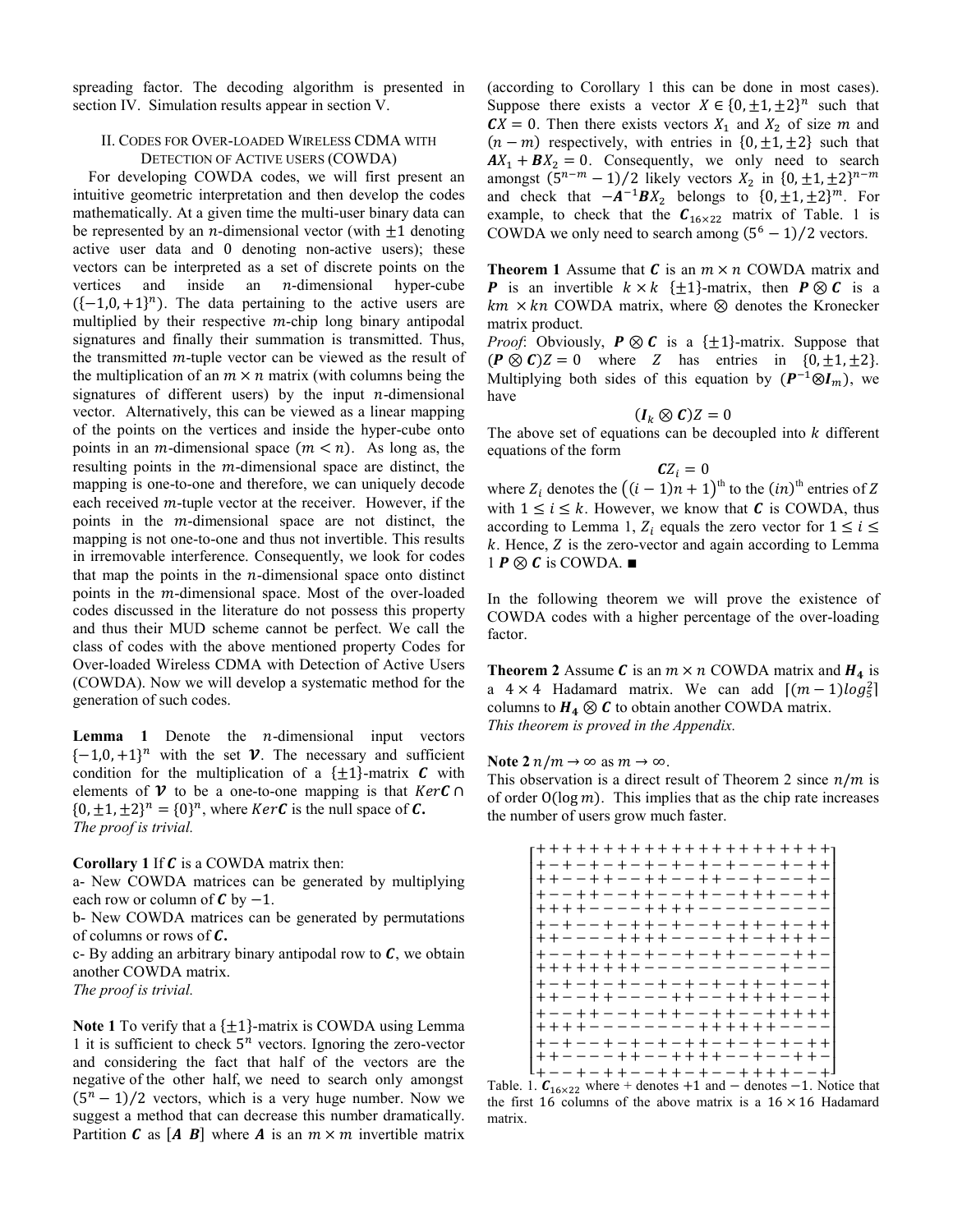**Example 1** In the first step, applying Theorem 2 on a  $4 \times 4$ Hadamard matrix, we first get a  $16 \times 18$  COWDA matrix  $(C_{16\times18})$ . By computer search we also found a  $16 \times 22$ COWDA matrix  $(C_{16\times22}$  which is shown in Table. 1). According to Theorem 1,  $C_{16\times22}$  leads to a 64 × 88 COWDA matrix by the Kronecker product  $H_4 \otimes C_{16 \times 22}$  (where  $H_4$  is a  $4 \times 4$  Hadamard matrix); this implies that we can have errorless decoding for 88 users with only 64 chips; which has an over-loading factor of about %38 (we will introduce a suitable decoder for this code in section IV). However, reuse of Theorem 2 for  $C_{16\times22}$  leads to a 64  $\times$  95 COWDA matrix  $(C_{64\times95})$ . This implies an over-loading factor of %48.

## III. UPPER BOUND FOR THE OVER-LOADING FACTOR

The following theorem provides an upper-bound for the over-loading factor of a COWDA matrix.

**Theorem 3** If  $\mathbf{C} = [c_{ij}]$  is a COWDA matrix with *n* columns (users) and  $m$  rows (chips), then

$$
n \leq -m \left( \sum_{k=-n}^{n} \frac{f(n,k)}{3^n} \log_3 \frac{f(n,k)}{3^n} \right)
$$

where

$$
f(n,k) = \sum_{r=0}^{\lfloor \frac{n-k}{2} \rfloor} {n \choose r} {n-r \choose r+k}.
$$

 $\overline{1}$ 

*Proof:* Suppose  $Y = CX$ , where C is a COWDA matrix and X is a random variable from the set  $\{-1,0,+1\}^n$  with uniform distribution. Since the code matrix  $(C)$  denotes a one-to-one transformation between  $X$  and  $Y$ , then the vectors  $Y$  and  $X$ have the same amount of information. Thus,

$$
H(Y) = H(X) = n \log_2 2
$$

where  $H$  denotes the entropy function in bits. Since the entries of X are from the set  $\{-1,0,+1\}$  and the entries of the code matrix are  $\pm 1$ , the entries of Y are integers between  $-n$  and n. The probability that an entry in  $Y$  takes the value  $k$  is equal to,

$$
P(y_i = k) = \frac{f(n, k)}{3^n}
$$

where  $f(n, k)$  is the number of solutions of the equation,

$$
x_1 + x_2 + \ldots + x_n = k
$$

with  $x_i$  belonging to the set  $\{-1,0,+1\}$ .  $f(n,k)$  can be calculated from the following formula,

$$
f(n,k) = \sum_{r=0}^{\lfloor \frac{n-k}{2} \rfloor} {n \choose r} {n-r \choose r+k}
$$

each entry in the above summation is the number of such solutions with r 1's (there are  $\binom{n}{r}$  such entries) and  $r + k$ entries of  $-1$ 's (there are  $\binom{n-r}{r+k}$  such entries). Knowing the probability of the single entries of the vector  $Y(P(y_i = k))$ , we can calculate an upper bound for  $H(Y)$  with the assumption of independence between the entries of Y. Thus,

$$
H(Y) \le -m\left(\sum_{k=-n}^{n} \frac{f(n,k)}{3^n} \log_2 \frac{f(n,k)}{3^n}\right)
$$

Therefore,

$$
n \log_2 3 \le -m \left( \sum_{k=-n}^n \frac{f(n,k)}{3^n} \log_2 \frac{f(n,k)}{3^n} \right)
$$

which implies the upper bound in the theorem. $\blacksquare$ 



Fig.1. Upper bound on the number of users vs. the number of chips

The upper bound stated in Theorem 3 is shown in Fig. 1. This figure shows that we cannot have errorless communication with 64 chips and beyond 230 users, which implies an overloading factor lower than %260.

### IV. DECODING ALGORITHM

In this section we will present a decoding algorithm for the proposed class of codes. This decoding scheme has the added advantage that it works with an unknown number of active users.

At the receiver a combination of the signatures of different users embedded in AWGN is received. This vector can be modeled as

$$
Y = \boldsymbol{C} X + N
$$

where  $\boldsymbol{c}$  is the code matrix and N denotes the noise vector which has a Gaussian distribution, with zero mean, and autocovariance matrix  $\sigma^2 I$  (where I denotes the identity matrix). To implement ML decoding for each user, it must minimize  $||Y - C\hat{X}||_2$ , where the user's entry in  $\hat{X}$  is  $\pm 1$  and the rest of the entries (of  $\hat{X}$ ) belong to the set {-1,0, +1}. The reason behind this fact, is that each active user is not aware of the status of other users; it only knows that its own signature contributes to the received vector by a  $\pm 1$  occurrence and not 0. Consequently the user has to choose between  $2 \times 3^{n-1}$ input vectors  $\hat{X}$  (with *n* denoting the number of users). The computational complexity of this implementation of the ML decoder is tremendously high. In the following we will present a decoding method with much lower complexity. We will also derive conditions under which this decoder is ML. This is accomplished in two major steps.

In the first step, we show that if the codes have been generated according to Theorem 1, the decoding problem can be reduced to a set of decoding problems with smaller code matrices. Consider a COWDA code matrix  $C_{rl \times rk} = P_{r \times r} \otimes$  $\mathbf{D}_{l \times k}$  generated by the Kronecker product of an invertible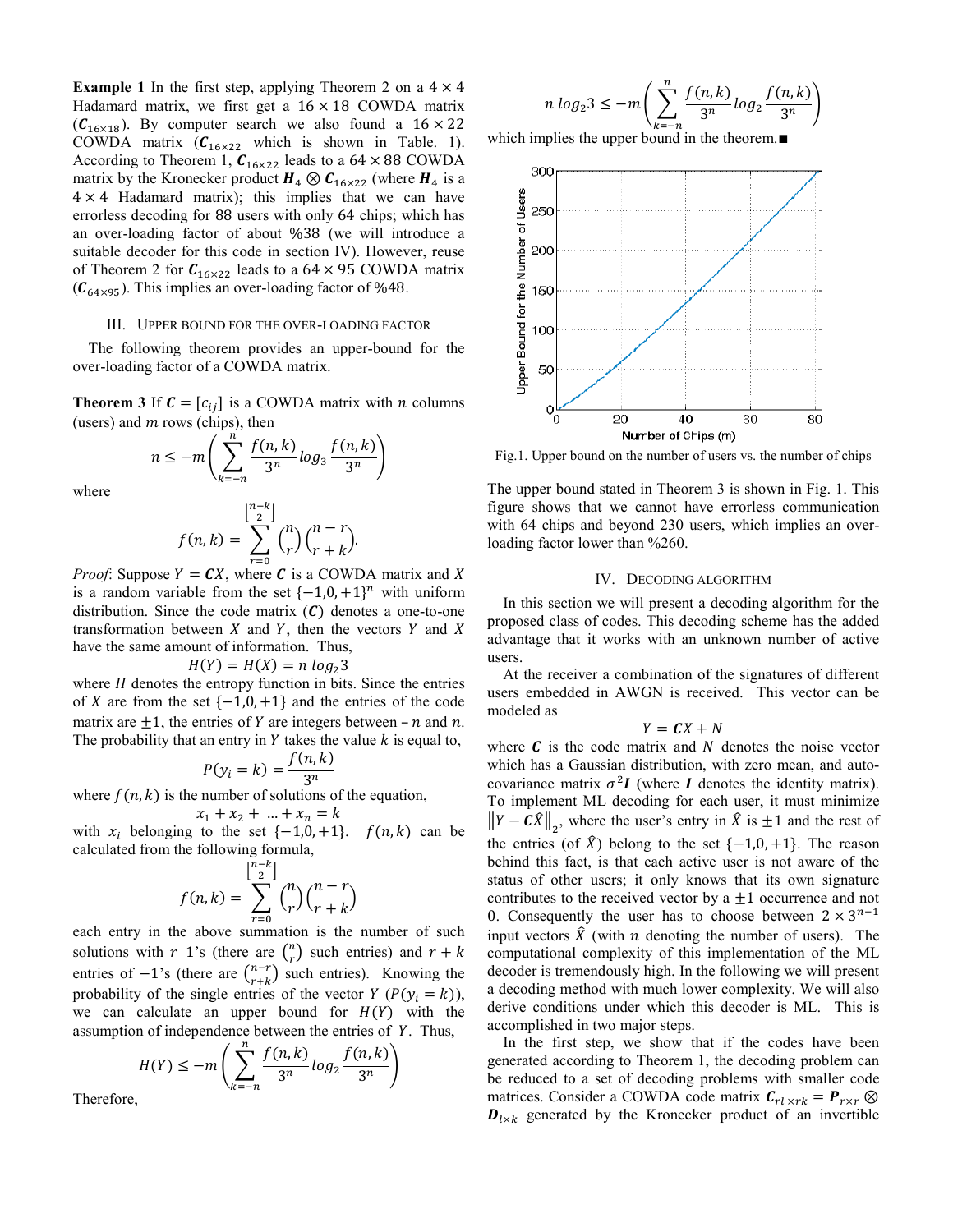matrix  $P$  with a smaller COWDA matrix  $D$  (according to Theorem 1). The received vector is

 $Y = CX + N = (P \otimes D)X + N$ Multiplying both sides by  $(P^{-1} \otimes I)$  we have  $(P^{-1} \otimes I_1)Y = (P^{-1} \otimes I_1)((P \otimes D)X + N)$  $=(I_r \otimes D)X + (P^{-1} \otimes I_l)N$ 

This implies that the first *l* elements of  $(P^{-1} \otimes I_1)Y$ depends only on the first  $k$  elements of  $X$  plus the new noise term  $(P^{-1} \otimes I_l)N$ , the second l elements of  $(P^{-1} \otimes I_l)Y$ depends only on the second  $k$  elements of  $X$  plus the new noise term  $(P^{-1} \otimes I_1)N$ , and so on. Hence, for extracting the first  $k$  bits of  $X$  it's sufficient to consider only the first  $l$ elements of  $(P^{-1} \otimes I)Y$ , for extracting the second k bits of X it's sufficient to consider only the second *l* elements of  $(P^{-1} \otimes I_1)Y$ , and so on. Thus, we have divided the problem of decoding a CDMA system with  $m = rl$  chips and  $n = rk$ users to decoding  $r$  CDMA systems with  $l$  chips and  $k$  users. This results in a huge reduction of computational costs. If the matrix  $P$  is Hadamard, the ML decoder of the bigger system becomes equivalent to the ML decoders of the smaller systems (because  $\sqrt{r}P^{-1} \otimes I_l$  is a unitary matrix and does not change the auto-covariance matrix of noise).

In the second major step, we will further reduce the complexity of the smaller systems. Consider  $\mathbf{D} = [\mathbf{A} \quad \mathbf{B}]$ where **A** is an  $l \times l$  invertible matrix and **B** is an  $l \times (k - l)$ matrix. The reason that  $A$  can be considered invertible is that the assumption of  $D$  being full rank is not very restricting and due to Corollary 1, columns of  $\bm{D}$  can be permuted. Using this partitioning

$$
Y = DX + N = [A \quad B] \begin{bmatrix} X_1 \\ X_2 \end{bmatrix} + N = AX_1 + BX_2 + N
$$

where  $X_1$  and  $X_2$  are  $l \times 1$  and  $(k-l) \times 1$  vectors, respectively. Multiplying both sides by  $A^{-1}$ , we arrive at the equation:

 $A^{-1}Y = X_1 + A^{-1}BX_2 + A^{-1}N$ Thus the stated minimization problem can be simplified to<br>min  $|| \mathbf{A}^{-1} \mathbf{v} - (\hat{\mathbf{X}} + \mathbf{A}^{-1} \mathbf{B} \hat{\mathbf{X}})^||$ 

$$
\min_{\hat{X}_1, \hat{X}_2} \|A^{-1}Y - (X_1 + A^{-1}BX_2)\|_2
$$

For extracting the data of the  $i<sup>m</sup>$  user, the best estimation of  $X_1$  is as follows

1- If  $i \leq l$ 

$$
\begin{cases}\n(\hat{X}_1)_j = sign((A^{-1}Y - A^{-1}B\hat{X}_2)_j) & j = i \\
(\hat{X}_1)_j = softmax((A^{-1}Y - A^{-1}B\hat{X}_2)_j) & j \neq i\n\end{cases}
$$

In this case  $\hat{X}_2$  takes all vectors in  $\{-1,0,+1\}^{k-l}$ . 2- If  $i > l$ 

$$
\left(\hat{X}_1\right)_i = \text{softmax}\left(\left(A^{-1}Y - A^{-1}\mathbf{B}\hat{X}_2\right)_i\right)
$$

In this case all entries of  $\hat{X}_2$  belongs to  $\{-1,0,+1\}$  except for the *i*<sup>th</sup> entry of  $\hat{X}$  (this corresponds to the  $(i - l)$ <sup>th</sup> entry of  $\hat{X}_2$ ) which only takes the values  $\pm 1$ .

Where  $softmax(x)$  acts as a soft limiter and is defined by

$$
softmax(x) = \begin{cases} -1 & x < -\frac{1}{2} \\ 0 & -\frac{1}{2} \le x \le +\frac{1}{2} \\ +1 & +\frac{1}{2} < x \end{cases}
$$

When the input of  $softmax(i)$  is a vector the function acts on each vector element. Thus, instead of looking between all likely estimates of X (as stated earlier there are  $2 \times 3^{k-1}$  such estimates) we need to only look between likely estimates of  $X_2$ <br>(there are either  $2 \times 3^{k-1-l}$  or  $3^{k-l}$ such estimates). If **A** is a Hadamard matrix, it can easily be shown that the above algorithm is ML (because  $\frac{1}{\sqrt{l}}A$  is a unitary matrix and thus does not change the relative position of the points and also softlim(X) is the nearest vector to X with entries belonging to  $\{-1,0,+1\}$ ).

**Example 2** Given a code matrix  $\mathbf{E}_{64\times88} = \mathbf{H}_4 \otimes \mathbf{C}_{16\times22}$ where  $H_4$  is a 4 × 4 Hadamard matrix and  $C_{16\times22}$  is the matrix defined in Table. 1. For the direct implementation of the ML decoder of  $E$ , for each user, we need to look amongst  $2 \times 3^{87}$  likely vectors and choose the one with minimum distance from the received vector. This shows that the direct ML decoder requires tremendous computational complexity and thus its implementation is not possible. By using the first major step, as stated above, this decoding problem reduces to 4 smaller decodings of  $C_{16\times22}$ . In this case we need to look<br>amongst an overall number of  $2 \times 3^{21}$  likely vectors for decoding the bit of each user. Furthermore, by using the second major step, we only have to look amongst at most 3<sup>6</sup> likely vectors. This implies a tremendous reduction in complexity, making this decoder practically implementable. Notice that since in the definition of  $E$ ,  $H_4$  is a Hadamard matrix and also the first 16 columns of  $C_{16\times22}$  is a Hadamard matrix, the overall decoder is still ML (according to the conditions discussed in the two major steps, under which using the two steps keeps the overall decoder ML).

#### V. SIMULATION RESULTS

To show the behavior of COWDA codes with respect to additive noise we simulated a CDMA system with 64 chips and 88 users in the presence of AWGN. The BER versus  $E_h/N_0$  is depicted in Fig. 2. The curve for the simulation of the COWDA codes was obtained by using input vectors X with equiprobable entries in the set  $\{-1,0,+1\}$ . Of course, this is a terrible case that does not occur in practice, because in actual systems when a user is active it stays active for a period of time. Thus, entries at different times are not independent and do not randomly alternate between  $\pm 1$  and 0. Conclusively, in the simulated scenario at any time instant, the active users are completely unknown and are independent of the active users of the previous time instant. Therefore, the BER curve of COWDA is an upper bound on its performance in practical situations. To the extent of our knowledge no coding/decoding pair exists that does not need to know the active users for proper decoding (in the over-loaded case). Hence, there are no appropriate coding/decoding schemes for comparison. However, we have compared COWDA/ML decoder from the BER point of view with COW/ML decoder and BWBE/iterative decoder; obviously, this is not a fair comparison because in the latter two cases we have considered the case that the receiver knows that all users are active. That is, even if a user is not active the transmitter has to send  $a + 1$ or  $-1$  as a fill code.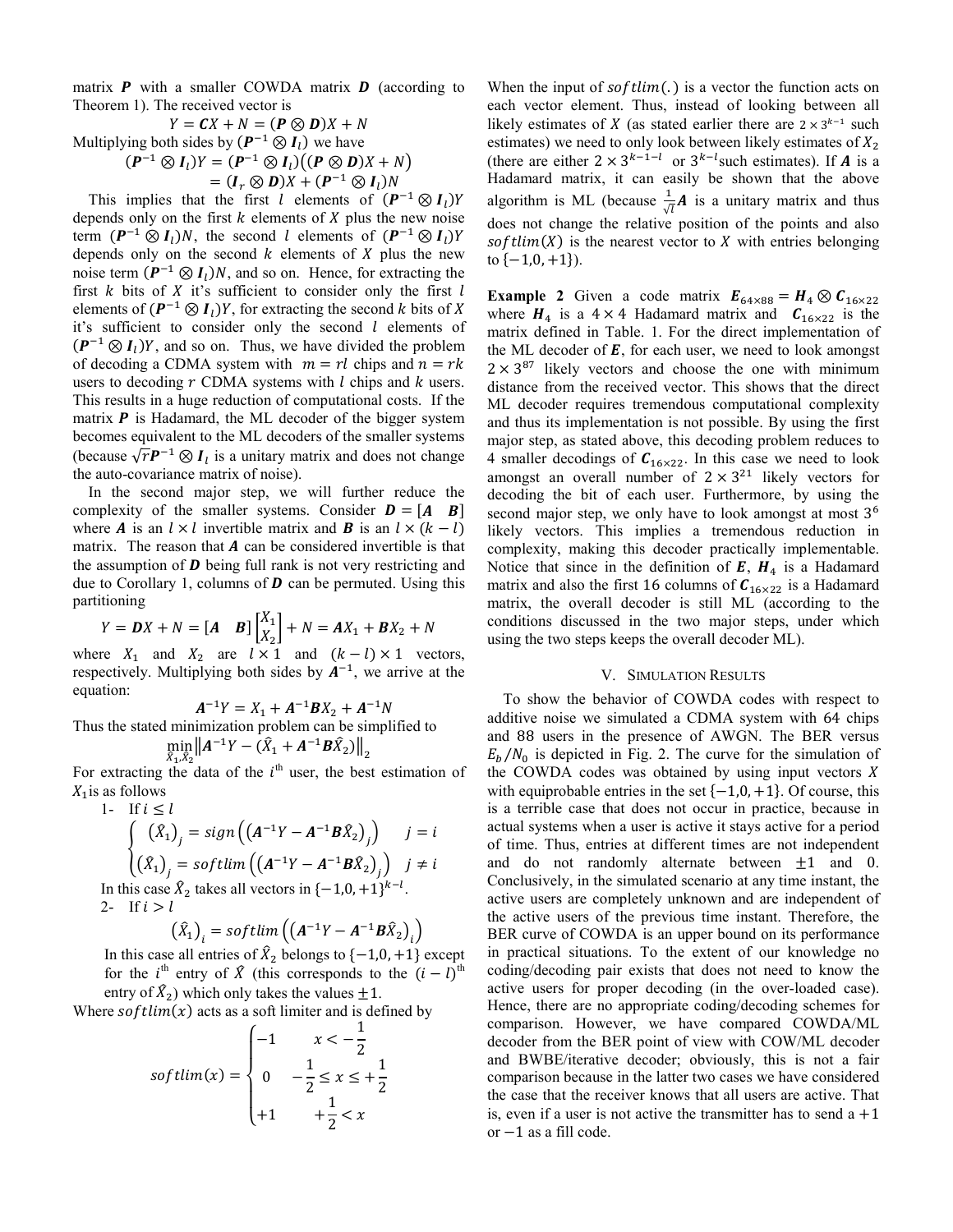

Fig. 2. Bit Error Rate (BER) versus  $E_b/N_0$  for a CDMA system with 64 chips and 88 users.

As can be seen in Fig. 2, BWBE codes cannot reach error probabilities bellow a certain threshold even by greatly increasing the power. As obvious, in the curves the BER of COWDA tends to zero as  $E_b/N_0$  increases. This means that we can have a CDMA system with as small as desired BER using COWDA codes. Despite the fact that COW codes seem to work better than COWDA codes (from the BER point of view), it should be taken notice that COW codes are not able to work in a system with unknown number of active users. This is the reason behind their ostensible better performance.

#### VI. CONCLUSION

In this paper, we have shown that there exists a large class of errorless codes that are suitable for over-loaded synchronous CDMA which are also capable of detecting active users. We also proposed methods for large-size construction of these codes. In addition, we derived an upperbound on the over-loading factor of these codes. We also presented an ML decoding scheme with acceptable computational complexity for a subclass of these codes. For example, we proposed a CDMA system with 64 chips that can handle 88 users, can achieve any desired BER, and can also detect the active users. Furthermore, the ML decoder of this code is computationally feasible and simulation results indicated that this scheme is robust against additive noise.

As described in section V, we studied the behavior of our coding/decoding scheme under the condition that input entries at different times are chosen from the set  $\{-1,0,+1\}$ according to a uniform independent distribution. However, in practical situations such a terrible case does not occur at all. In future works, we intend to study the behavior of these codes (and to find the Maximum A Posterior decoder) under more practical patterns for activation/deactivation of the users which can result in much better performance in terms of BER.

#### **APPENDIX**

We prove this theorem in 5 steps. Define  $M = [m_{ij}] =$  $H_2 \otimes C$  and  $D = H_2 \otimes M$ , and  $\mathcal{L} = \{DX | X \in \{0, \pm 1, \pm 2\}^{4n}\}$ , also  $\mathcal{L}' = \{MX | X \in \{0, \pm 1, \pm 2\}^{2n}\}.$ 

**Step 1** An interesting observation is that if  $Z \in \{-1, +1\}^{4m}$ and  $Z \notin \mathcal{L}$  and  $2Z \notin \mathcal{L}$ , then the augmented matrix  $[D|Z]$  is a COWDA matrix. The proof of this step is trivial.

**Step 2** We would like to prove that if  $\mathbf{B} = Q + \{-1, +1\}^{4m}$ , where Q is an arbitrary  $4m \times 1$  integer vector, then  $|\mathcal{L} \cap \mathcal{B}| \le$  $2^{2m+1}$ . To show this, suppose that  $Y \in \mathcal{L} \cap \mathcal{B}$ . Then there exists a {0, ±1, ±2}-vector  $X_{4n \times 1} = [X_1^T \ X_2^T]^T$ , where  $X_1, X_2 \in \{0, \pm 1, \pm 2\}^{2n}$  and  $Y = DX$ .

$$
Y = DX = \begin{bmatrix} +M & +M \\ +M & -M \end{bmatrix} \begin{bmatrix} X_1 \\ X_2 \end{bmatrix} = \begin{bmatrix} MX_1 + MX_2 \\ MX_1 - MX_2 \end{bmatrix} \text{ and } Y_i = MX_i,
$$
  
for  $i = 1, 2$ ; thus  $Y = [(Y_1 + Y_2)^T (Y_1 - Y_2)^T]^T$ .

Since there is a one-to-one correspondence between the set of vectors  $[(Y_1 + Y_2)^T (Y_1 - Y_2)^T]^T$  and the set of vectors  $[Y_1^T Y_2^T]^T$ , the cardinality of the two sets are equal. Denote the *i*<sup>th</sup> entry of  $Y_1$  by  $(Y_1)_i$ , thus we have

$$
(Y_1)_i = \sum_{j=1}^{2n} m_{ij}(X_1)_j = \sum_{j=1}^{2n} (X_1)_j \pmod{2}
$$

Hence the entries of  $Y_1$  are either all odd or all even. Also this holds for  $Y_2$ . Since  $Y \in \mathcal{B}$ , then for every  $i, 1 \le i \le 2m$ , we  $\sum_{k \in \mathbb{Z}} (Y_1)_i + (Y_2)_i = Q_i \pm 1$ 

$$
I_{\mu\nu}^{(Y_1)}(Y_1)_i - (Y_2)_i = Q_{2m+i} \pm 1
$$

By an easy calculation the solutions of the above equations are  $\int$  $Q_i + Q_{2m+i+1}$  1 (V)  $Q_i - Q_{2m+i}$ 

$$
\begin{cases}\n(Y_1)_i = \frac{i(1 - \frac{1}{2}) + 1}{2}, (Y_2)_i = \frac{i(1 - \frac{1}{2}) + 1}{2}, \\
(Y_1)_i = \frac{Q_i + Q_{2m+i}}{2}, (Y_2)_i = \frac{Q_i - Q_{2m+i}}{2} \pm 1\n\end{cases}
$$

The above solutions are in two categories. Category 1 consists of the solutions which have 2 choices for  $(Y_1)$  and only one choice for  $(Y_2)_i$ , while category 2 consists of solutions with a single choice for  $(Y_1)_i$  and 2 choices for  $(Y_2)_i$ .

Now, for the determination of  $|\mathcal{L} \cap \mathcal{B}|$ , first assume that all entries of  $Y_1$  are even and l entries of  $Y_1$  have two choices. Hence, the number of  $[Y_1^T Y_2^T]^T$  vectors are  $2^l 2^{2m-l}$  =  $2^{2m}$ , because the *l* corresponding elements in  $Y_2$  have only one choice and the other  $2m-l$  elements in  $Y_2$  have 2 choices. The same assertion holds when all entries of  $Y_1$  are odd. Thus,  $|\mathcal{L} \cap \mathcal{B}|$  has at most  $2^{2m} + 2^{2m} = 2^{2m+1}$  elements.

**Step 3** We would like to prove that if  $\mathbf{P} = T + \{0, \pm 2\}^{2m}$ , where T is an arbitrary  $2m \times 1$  integer vector, then  $|\mathcal{L} \cap \mathcal{P}| \le$  $2^{2m+1}$ . To show this, suppose that  $Y \in \mathcal{L}' \cap \mathcal{P}$ . Then there exists a  $\{0, \pm 1, \pm 2\}$ -vector  $X_{2n \times 1} = [X_1^T \ X_2^T]^T$ , where  $X_1, X_2 \in \{0, \pm 1, \pm 2\}^n$  and  $Y = \mathbf{M}X$ .

 $Y = MX = \begin{bmatrix} +C & +C \\ +C & -C \end{bmatrix} \begin{bmatrix} X_1 \\ X_2 \end{bmatrix} = \begin{bmatrix} CX_1 + CX_2 \\ CX_1 - CX_2 \end{bmatrix}$  and  $Y_i = CX_i$  for<br>  $i = 1, 2$ ; thus  $Y = [(Y_1 + Y_2)^T (Y_1 - Y_2)^T]^T$ .

Since there is a one-to-one correspondence between the set of vectors  $[(Y_1 + Y_2)^T (Y_1 - Y_2)^T]^T$  and the set of vectors  $[Y_1^T, Y_2^T]^T$ , the cardinality of the two sets are equal. Denote the *i*<sup>th</sup> entry of  $Y_1$  by  $(Y_1)_i$ , and the entry in the *i*<sup>th</sup> row and *j*<sup>th</sup> column of  $C$  by  $c_{ij}$ , thus we have

$$
(Y_1)_i = \sum_{j=1}^{2n} c_{ij}(X_1)_j = \sum_{j=1}^{2n} (X_1)_j \pmod{2}
$$

Hence the entries of  $Y_1$  are either all odd or all even. Also this holds for  $Y_2$ . Since  $Y \in \mathcal{P}$ , then for every  $i, 1 \le i \le m$ , we have  $\begin{cases} (Y_1)_i + (Y_2)_i = Q_i \pm a \\ (Y_1)_i - (Y_2)_i = Q_{m+i} \pm b \end{cases}$  where  $a, b \in \{-2, 0, +2\}.$ 

By an easy calculation the solutions of the above equations are  $\int$ (v)  $\int$   $Q_i+Q_{m+i}$   $\int$   $\int$   $\int$   $\int$   $Q_i-Q_{m+i}$ 

$$
\begin{cases}\n(Y_1)_i = \frac{2Y - 2\mu + 2}{2} \pm Z, (Y_2)_i = \frac{2Y - 2\mu + 2}{2} \\
(Y_1)_i = \frac{Q_i + Q_{m+i}}{2}, (Y_2)_i = \frac{Q_i - Q_{m+i}}{2} \pm 2\n\end{cases}
$$